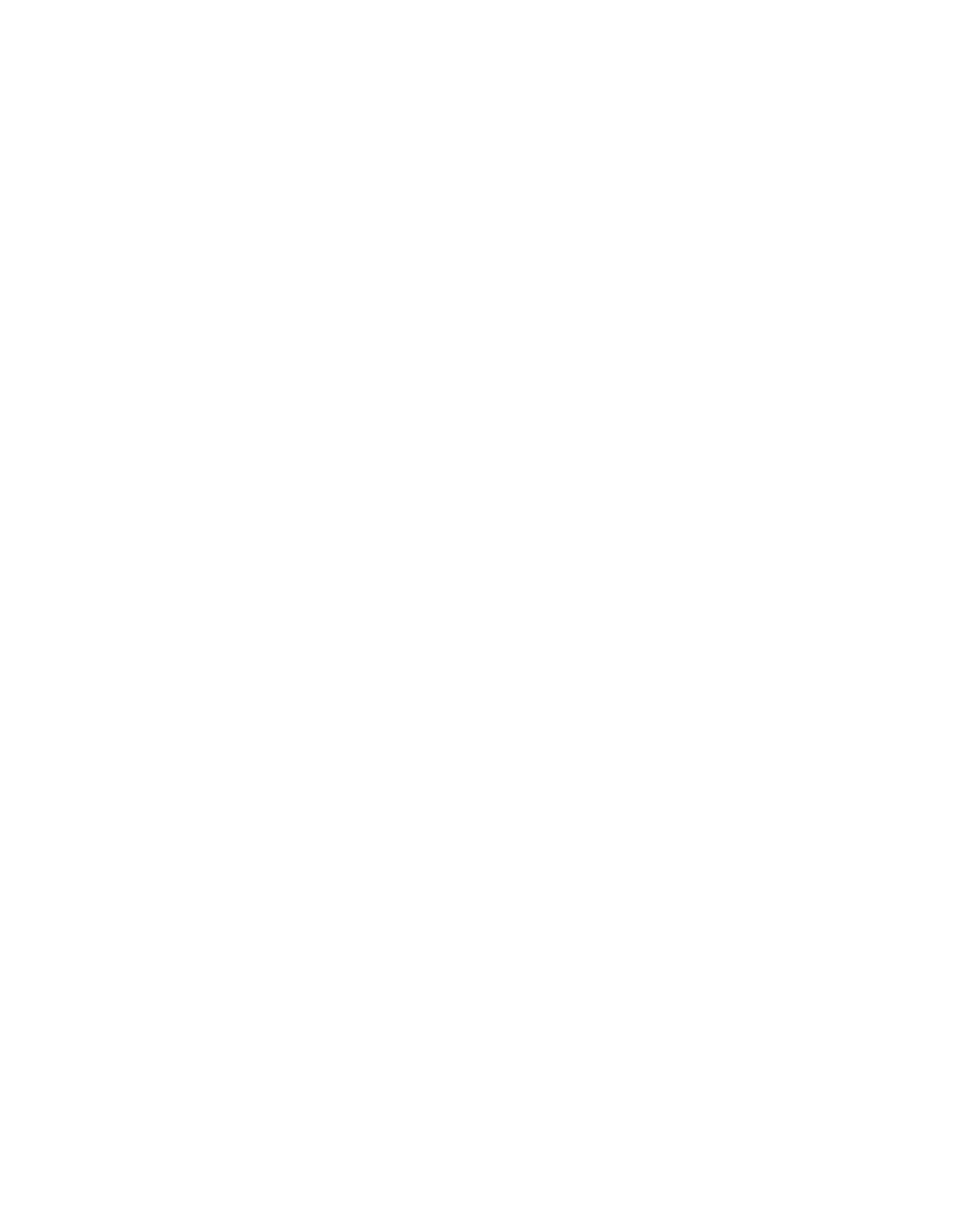#### **Introduction**

**BU Bibliotek** is one of the ways that the BU Toy Library strives to bring the power of literacy to children and their families. As in most communities, children and families in our town and surrounding rural areas experience exceptional circumstances (e.g, natural disasters, serious illness, accidents) that threaten their physical and psychological well-being. **BU Bibliotek** offers a collection of children's picture books that have been carefully selected using a cognitive theory of traumatic stress as a conceptual guide. Briefly, Janoff-Bulman's theory holds that basic assumptions about the self's competence, others' kindness, and the world's safety are learned and confirmed through early and ongoing interactions with caregivers. Over time and with experience, these assumptions are gradually modified into guardedly optimistic beliefs. Traumatic events, in contrast, may abruptly shatter individuals' assumptions and give rise to maladaptive beliefs about the self's incompetence, others' malevolence, and the world's dangerousness. A growing body of research suggests that children's literature provides a safe and familiar medium to begin restoring guardedly **optimistic perspectives on the self**, the world, and others. With funding from a Teaching and Learning Enhancement Teacher -Scholar Award, Dr. Mary Katherine Duncan (Professor of Psychology, Bloomsburg University of Pennsylvania) used Janoff-Bulman's theory as a guide for identifying relevant children's literacy materials and Gardner's theory of multiple intelligences as a framework for suggesting story-related activities.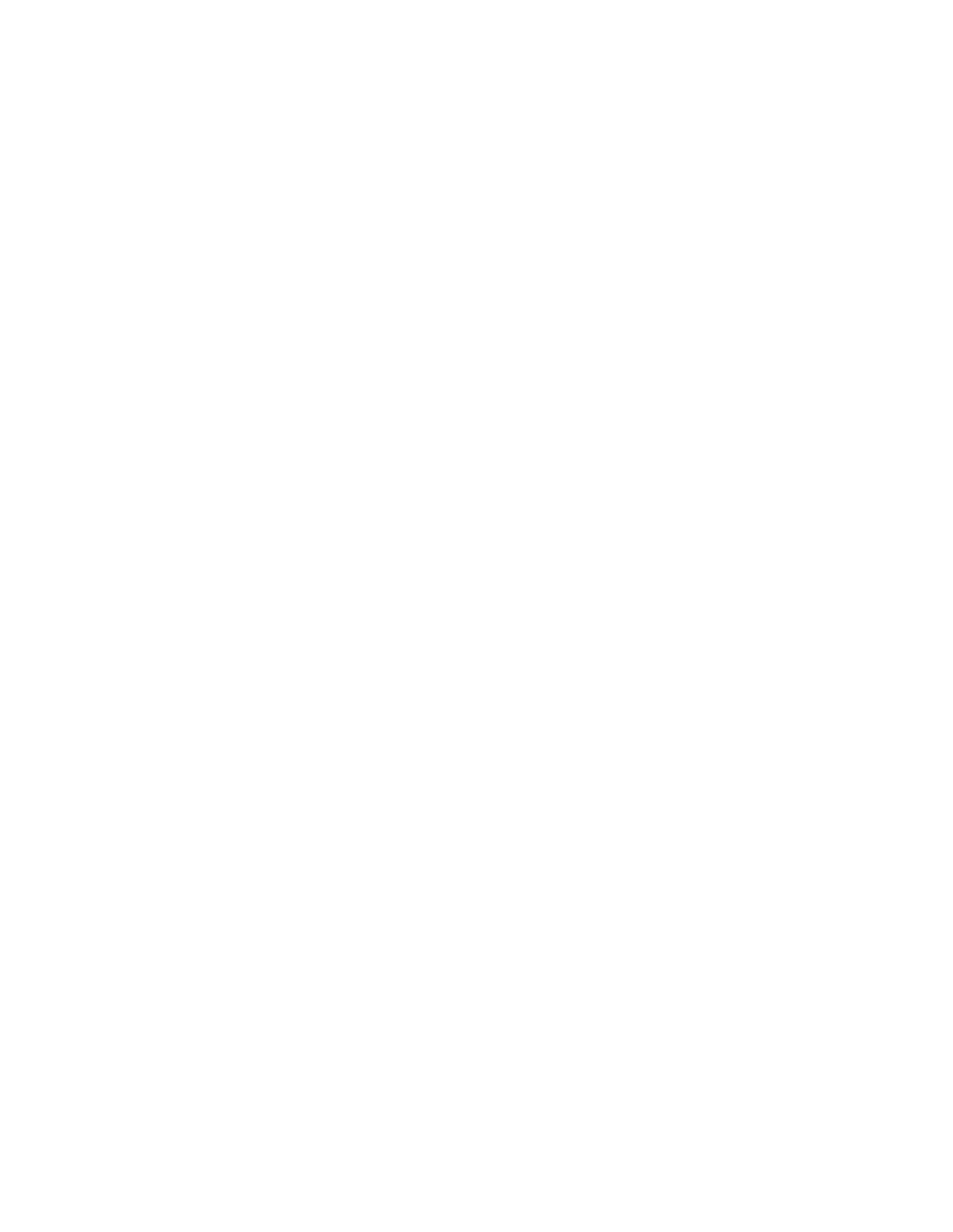# SECTION ONE

The self is competent at many things, but not everything and not all the time.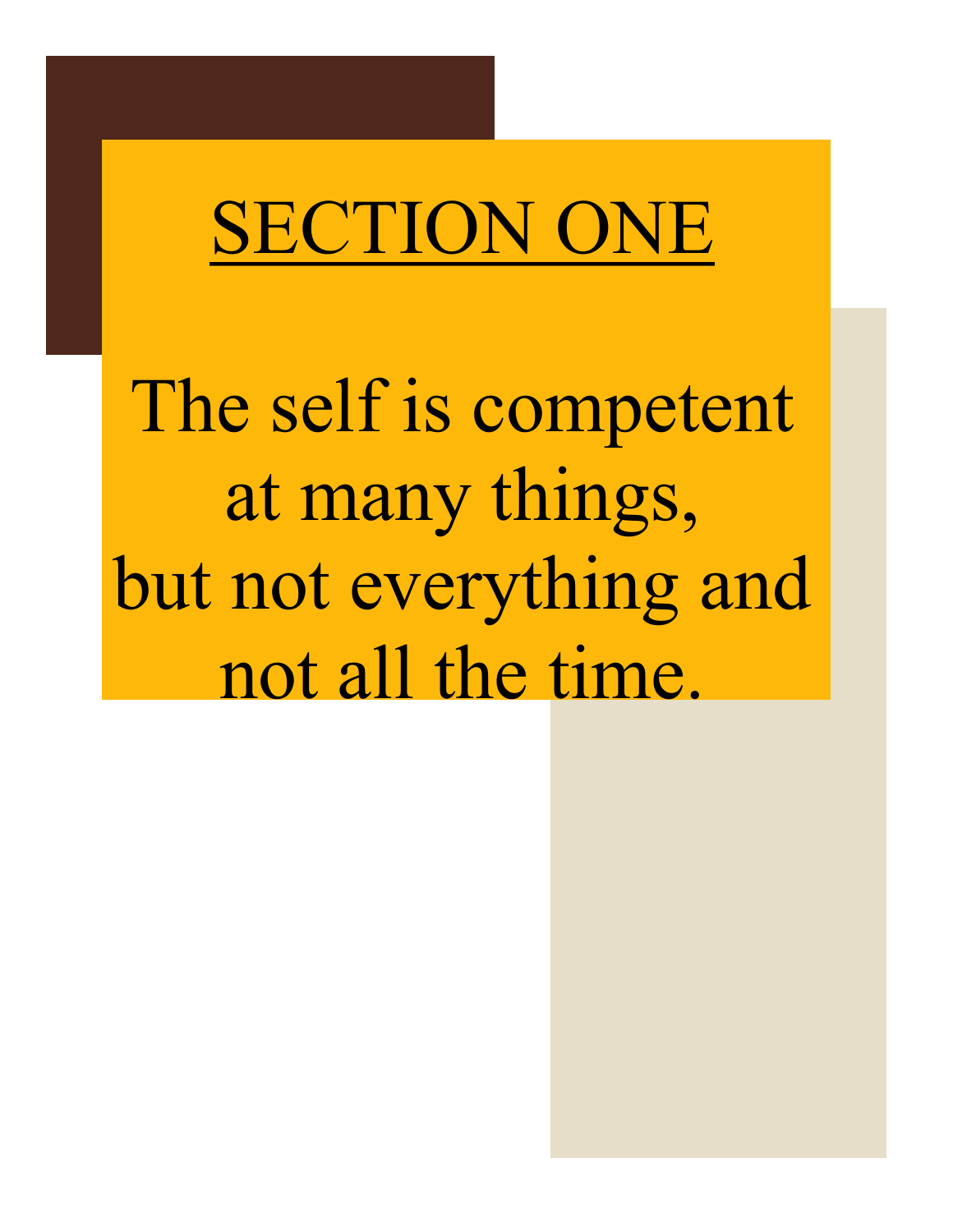| Linguistic<br>Linguistic intelligence refers to<br>how children use language to<br>express their thoughts and<br>feelings in words or writing.                             | Read or listen to books about characters who generally<br>demonstrate competence but also experience doubt<br>about their abilities and worth.<br>Pezzetino (by Leo Lionni)<br>The OK Book (by Amy Krouse Rosenthal & Tom Lichtenheld)<br>$\bullet$<br><b>Perfect Square (by Michael Hall)</b><br><b>Giraffe's Can't Dance (by Giles Andreae &amp; Guy Parker-Rees)</b><br>Retell the story using a puppet or retell it from a different<br>character's point of view.<br>Make a word cloud including synonyms for <i>competence</i><br>in English and other languages.<br>Write a story about a time when you did something really<br>well. Share your story and listen to others' stories.<br>Read and discuss quotes about competence. Which quote<br>best describes the story and why? |
|----------------------------------------------------------------------------------------------------------------------------------------------------------------------------|--------------------------------------------------------------------------------------------------------------------------------------------------------------------------------------------------------------------------------------------------------------------------------------------------------------------------------------------------------------------------------------------------------------------------------------------------------------------------------------------------------------------------------------------------------------------------------------------------------------------------------------------------------------------------------------------------------------------------------------------------------------------------------------------|
| Logical-mathematical<br>Logical-mathematical<br>intelligence refers to how<br>children use logic, numbers, and<br>reasoning to understand how<br>something works, detect a | What do the story characters do well? How do you<br>know?<br>Compare and contrast the story characters' competencies.<br>You might also consider comparing and contrasting the<br>characters' abilities with your own.                                                                                                                                                                                                                                                                                                                                                                                                                                                                                                                                                                     |
| pattern, or create something.                                                                                                                                              | What do you think will happen next in the story? Write<br>and illustrate the next page or two of the story.                                                                                                                                                                                                                                                                                                                                                                                                                                                                                                                                                                                                                                                                                |
|                                                                                                                                                                            | Chart how much time you spend strengthening your<br>physical (e.g., exercise), academic (e.g., homework),<br>extracurricular activities (e.g., practicing an<br>instrument), or social competencies (e.g., talking to/<br>playing with friends).<br>Do you see any patterns?<br>How do your data compare to someone else's?                                                                                                                                                                                                                                                                                                                                                                                                                                                                |
|                                                                                                                                                                            |                                                                                                                                                                                                                                                                                                                                                                                                                                                                                                                                                                                                                                                                                                                                                                                            |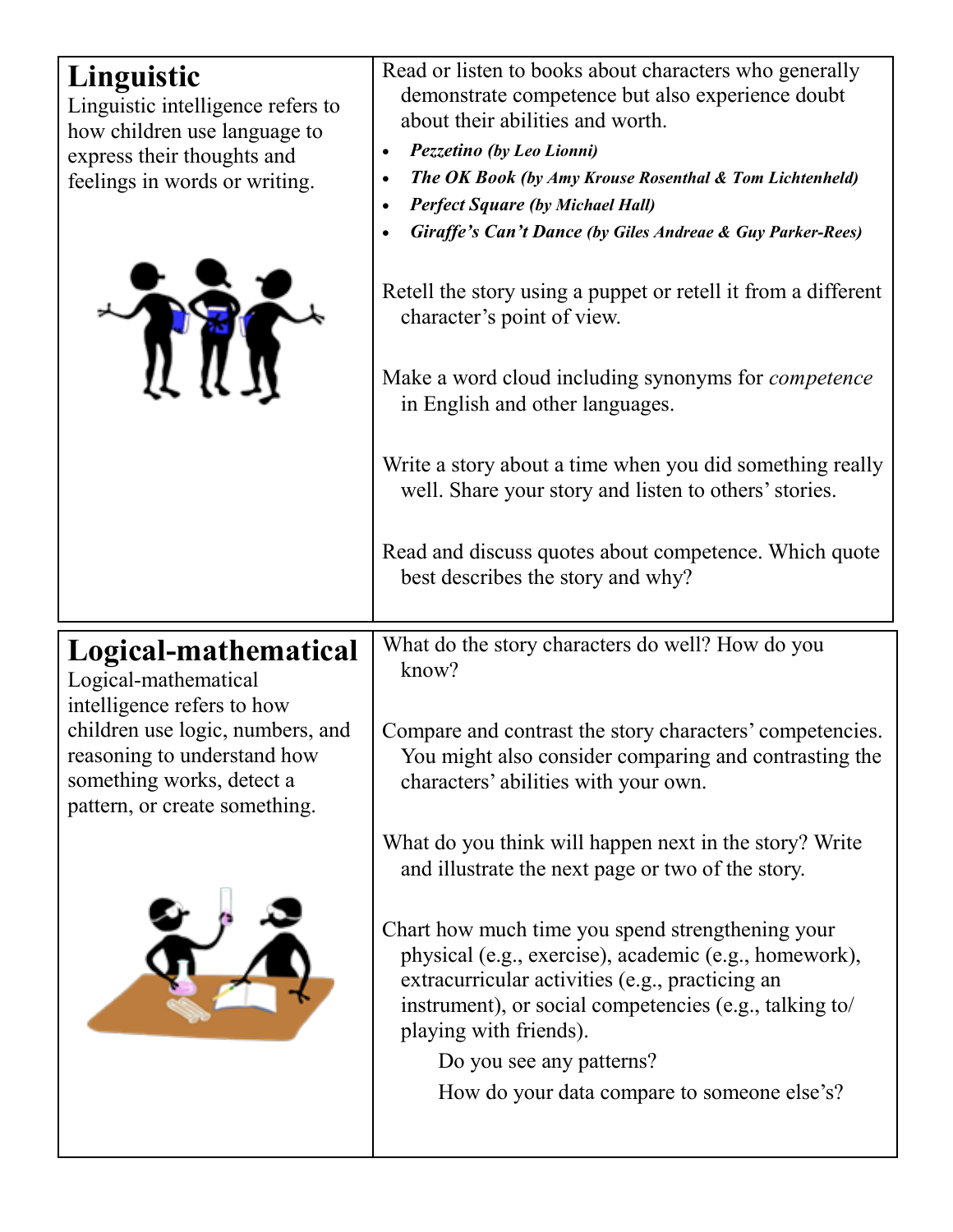| <b>Spatial</b><br>Spatial intelligence refers to how<br>children visualize and represent a<br>spatial world in their minds.                     | Draw a story character doing something well. Turn your<br>artwork into a puzzle using the BU Toy Library's<br>puzzle maker die cut.<br>Create a diorama of yourself doing something well.<br>Use everyday items to create a sculpture symbolizing<br>competence, skill, or success. |
|-------------------------------------------------------------------------------------------------------------------------------------------------|-------------------------------------------------------------------------------------------------------------------------------------------------------------------------------------------------------------------------------------------------------------------------------------|
| Kinesthetic<br>Kinesthetic intelligence refers to<br>how children use their bodies to<br>make something, find a solution,<br>or convey meaning. | Reenact a scene from the book that demonstrates one or<br>more story characters who acted competently.<br>Perform challenging tasks until you succeed (e.g., writing<br>your name with your non-dominant hand).                                                                     |
|                                                                                                                                                 | Learn sign language for "good job" and other related<br>words/phrases.<br>Make a list of things that you do well. Play charades to<br>see if you and a friend can guess each other's strengths<br>and abilities.                                                                    |
| <b>Musical</b><br>Musical intelligence refers to<br>how children relate to, recognize,<br>and manipulate sounds and<br>music.                   | Put the book to music or add onomatopoeia to the story.<br>Learn how to play or sing a self-affirming song (e.g., If<br>You're Happy and You Know It).                                                                                                                              |
|                                                                                                                                                 | Using a rhyming dictionary to write an encouraging<br>cheer, poem, or song.                                                                                                                                                                                                         |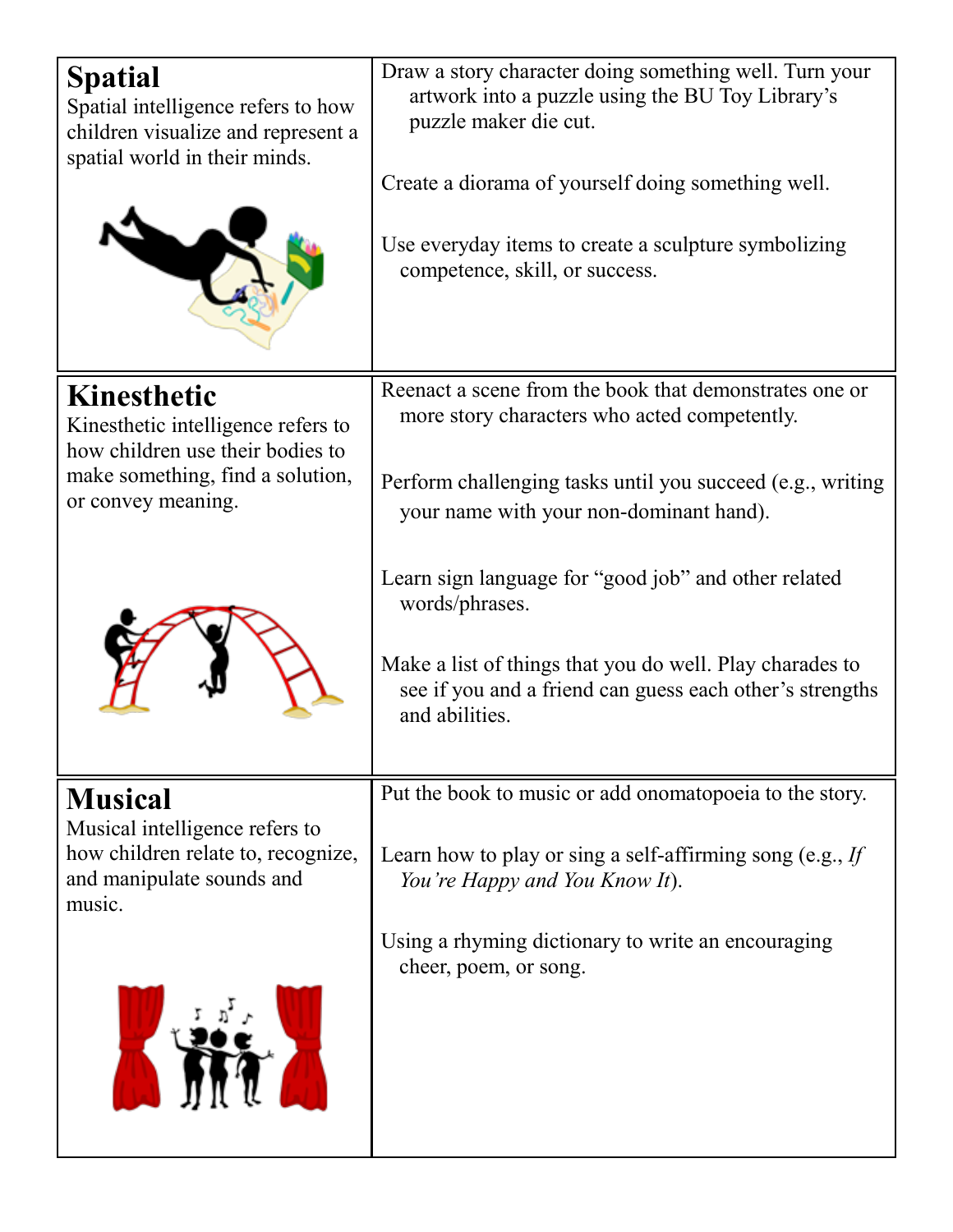| Interpersonal<br>Interpersonal intelligence refers                                                                                  | Work with others to retell or role play the story.                                                                                 |
|-------------------------------------------------------------------------------------------------------------------------------------|------------------------------------------------------------------------------------------------------------------------------------|
| to how children relate to other<br>people.                                                                                          | Interview a classmate or invite a guest speaker to talk<br>about his or her competencies.                                          |
|                                                                                                                                     | Who are your role models of competence and why?                                                                                    |
|                                                                                                                                     | Play cooperation and teamwork games. Sometimes, you<br>have to work together to succeed!                                           |
| Intrapersonal                                                                                                                       | How are you like the main character of the story?                                                                                  |
| Intrapersonal intelligence refers<br>to how children understand<br>themselves.                                                      | What would you attempt to do if you knew you could not<br>fail?                                                                    |
|                                                                                                                                     | What are your goals? What plans do you have for<br>reaching your goals?                                                            |
|                                                                                                                                     | Create a collage or scrapbook page that shows what you<br>have to offer this world in terms of your current skills<br>and talents. |
|                                                                                                                                     |                                                                                                                                    |
| <b>Naturalistic</b><br>Naturalistic intelligence refers to<br>how children recognize,<br>understand, and classify living<br>things. | Explore examples of competence in the natural world<br>(e.g., plant or animal adaptation to extreme)<br>environments).             |
|                                                                                                                                     | Explore extraordinariness in the ordinary (e.g., the<br>migration habits of monarch butterflies).                                  |
|                                                                                                                                     | If the main character of the book is an animal, learn more<br>about the specific competencies of that animal.                      |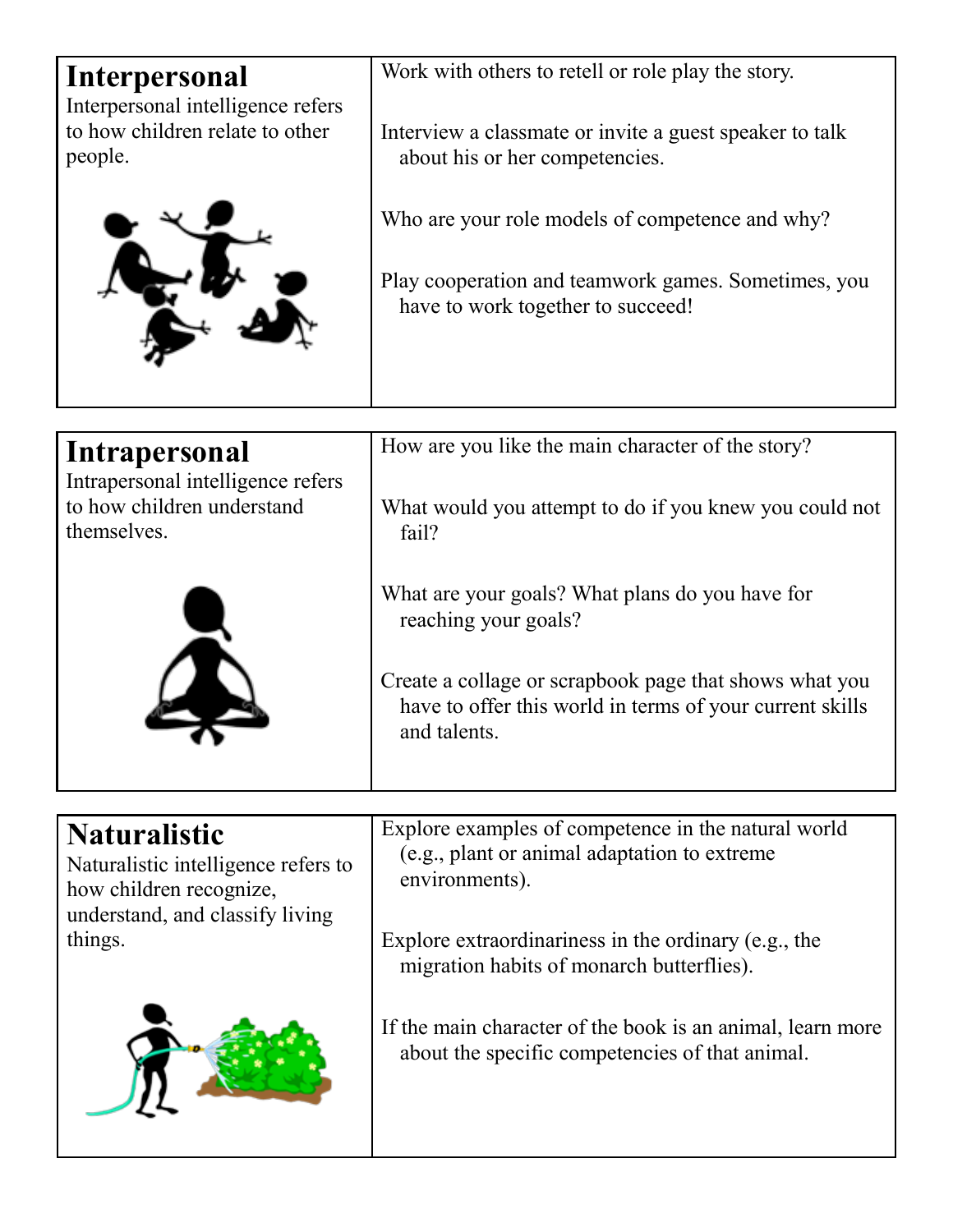## SECTION TWO

Others are usually benevolent, but not everyone and not always.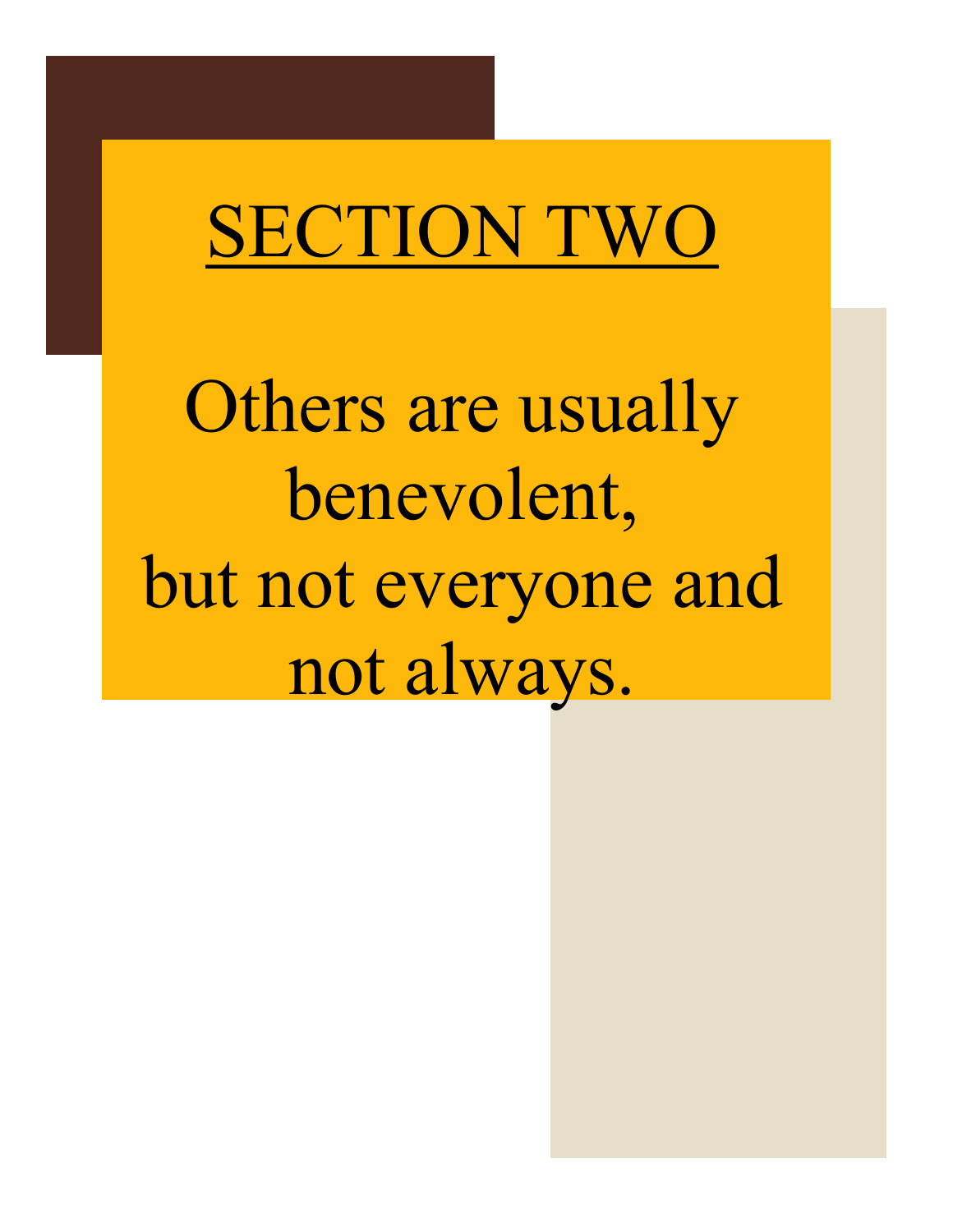| Linguistic                                                     | Read/listen to books about characters who demonstrate<br>kindness <i>most</i> of the time such as  |
|----------------------------------------------------------------|----------------------------------------------------------------------------------------------------|
| Linguistic intelligence refers to                              |                                                                                                    |
| how children use language to                                   | The Lion and the Mouse (by Jerry Pinkney)<br>Lilly's Purple Plastic Purse (by Kevin Henkes)        |
| express their thoughts and<br>feelings in words or writing.    | A House for Hermit Crab (by Eric Carle)                                                            |
|                                                                | The Giving Tree (by Shel Silverstein)                                                              |
|                                                                |                                                                                                    |
|                                                                | Retell the story using a puppet or retell it from a different<br>character's point of view.        |
|                                                                |                                                                                                    |
|                                                                | Make a word cloud including synonyms for <i>kindness</i> in<br>English and other languages.        |
|                                                                | Write a story about a time when you acted kindly or<br>someone did something kind for you.         |
|                                                                | Read and discuss quotes about kindness. Which quote<br>best describes the story and why?           |
|                                                                |                                                                                                    |
| Logical-mathematical                                           | How do the story characters show kindness? How can<br>you tell that they are acting with kindness? |
| Logical-mathematical                                           |                                                                                                    |
| intelligence refers to how<br>children use logic, numbers, and | Compare and contrast the story characters' acts of                                                 |
| reasoning to understand how                                    | kindness. You might even consider comparing and                                                    |
| something works, detect a                                      | contrasting the characters' acts of kindness with your                                             |
| pattern, or create something.                                  | own good deeds.                                                                                    |
|                                                                |                                                                                                    |
|                                                                | Create a "recipe" for kindness. What are the ingredients?                                          |
|                                                                | How much of each 'ingredient' is required?                                                         |
|                                                                |                                                                                                    |
|                                                                | Chart your friendships. Look for patterns in your data.                                            |
|                                                                | Who are your friends?                                                                              |
|                                                                | How long have you been friends with each one?                                                      |
|                                                                | How old are they?                                                                                  |
|                                                                | Are they boys or girls?                                                                            |
|                                                                | What are their favorite sports, subjects, or hobbies?                                              |
|                                                                |                                                                                                    |
|                                                                |                                                                                                    |
|                                                                |                                                                                                    |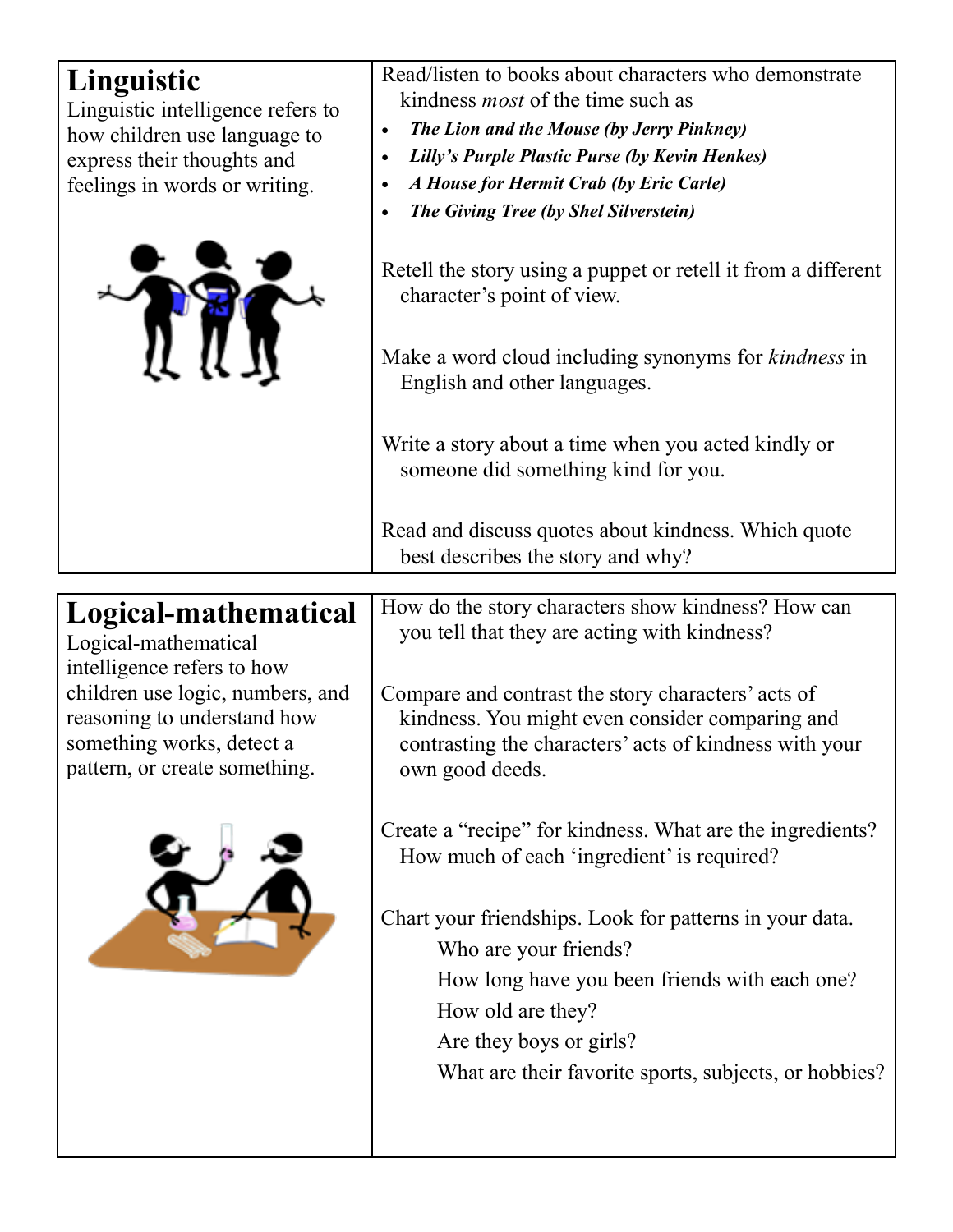| <b>Spatial</b><br>Spatial intelligence refers to how<br>children visualize and represent a<br>spatial world in their minds.                            | Draw a story character doing something kind. Turn your<br>artwork into a puzzle using the BU Toy Library's<br>puzzle maker die cut.<br>Create a diorama of yourself doing something kind.<br>Use everyday items to create a sculpture symbolizing<br>kindness.<br>Use the die cut center to make and decorate a bucket.<br>Then, fill the bucket with slips of paper that tell about<br>your own acts of kindness during the week.<br>Make a craft for someone who would appreciate a |
|--------------------------------------------------------------------------------------------------------------------------------------------------------|---------------------------------------------------------------------------------------------------------------------------------------------------------------------------------------------------------------------------------------------------------------------------------------------------------------------------------------------------------------------------------------------------------------------------------------------------------------------------------------|
|                                                                                                                                                        | homemade gift.                                                                                                                                                                                                                                                                                                                                                                                                                                                                        |
| <b>Kinesthetic</b><br>Kinesthetic intelligence refers to<br>how children use their bodies to<br>make something, find a solution,<br>or convey meaning. | Reenact a scene from the book to demonstrate one or<br>more acts of kindness.<br>Learn sign language for "kindness" and other related<br>words/phrases.<br>Practice yoga poses that symbolize kindness OR<br>choreograph your own movements to symbolize<br>kindness, friendship, or caring.                                                                                                                                                                                          |
| <b>Musical</b><br>Musical intelligence refers to<br>how children relate to, recognize,<br>and manipulate sounds and<br>music.                          | Use instruments to put the book to music or<br>onomatopoeia to add sounds to the story.<br>Using a rhyming dictionary to create a song, chant, or<br>poem about kindness.<br>Sing songs about love, kindness, or friendship (e.g., You<br>are My Sunshine).                                                                                                                                                                                                                           |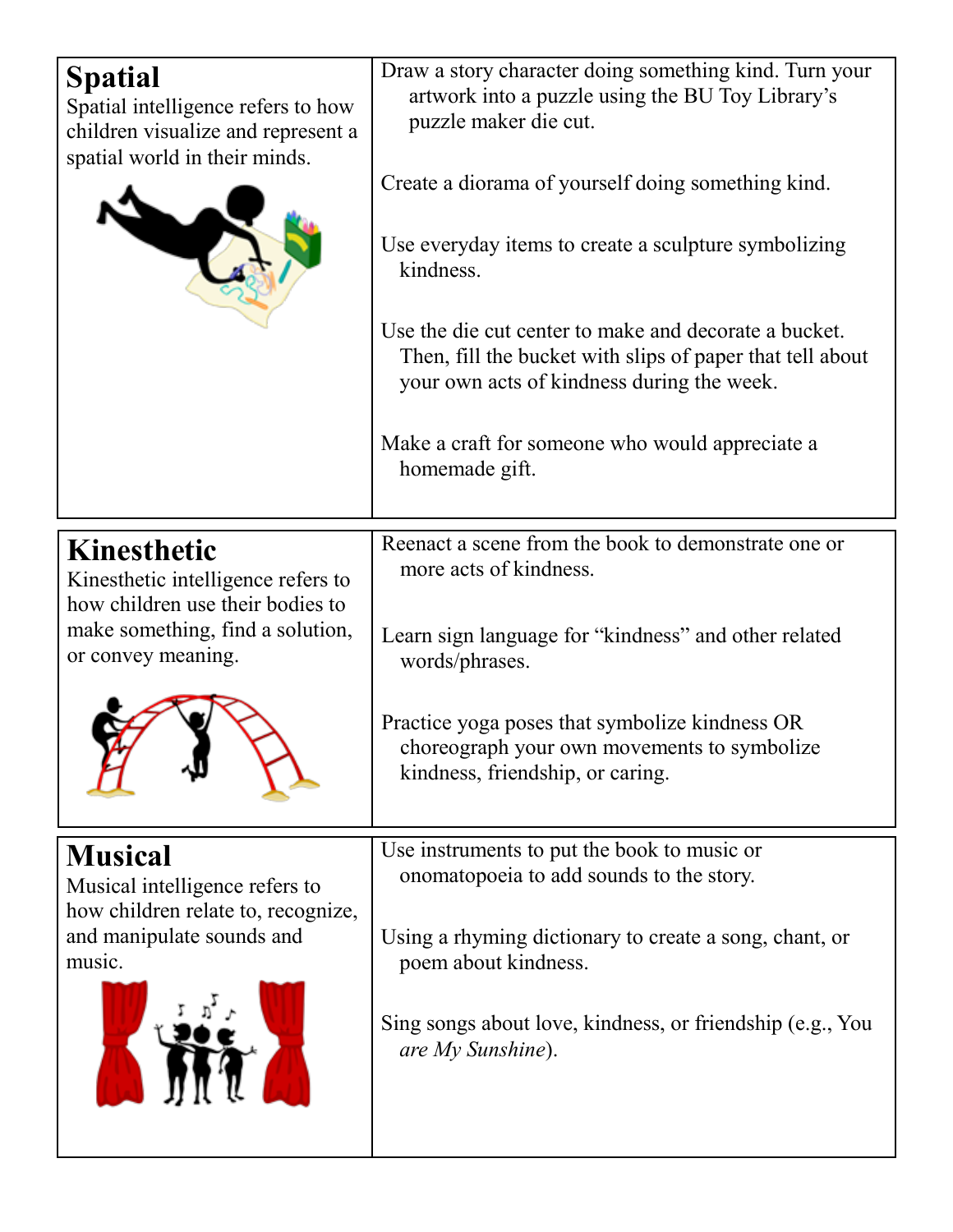| Interpersonal                                                                                | Work with others to retell or role play the story.                                                                                                                      |
|----------------------------------------------------------------------------------------------|-------------------------------------------------------------------------------------------------------------------------------------------------------------------------|
| Interpersonal intelligence refers<br>to how children relate to other<br>people.              | Write a Gratitude Letter to tell someone what their<br>kindness meant to you.                                                                                           |
|                                                                                              | Be kind to others. Create a care package for some one<br>who could use a "pick me up" or volunteer to help<br>someone at home, at your school, or in your<br>community. |
|                                                                                              | Interview a classmate or invite a guest speakers to talk<br>about how they serve others in the community.                                                               |
| Intrapersonal                                                                                | How are you like one or more characters in the story?                                                                                                                   |
| Intrapersonal intelligence refers<br>to how children understand<br>themselves.               | Every day for one week, write down three kind things<br>that you do for someone else.                                                                                   |
|                                                                                              | Reflect on what makes you a good friend, teammate, or<br>classmate. How could you be even kinder?                                                                       |
|                                                                                              | What act of kindness would you perform if time, money,<br>and other the lack of other resources were not<br>obstacles?                                                  |
|                                                                                              |                                                                                                                                                                         |
| <b>Naturalistic</b><br>Naturalistic intelligence refers to<br>how children recognize, under- | Take a walk to explore examples of kindness, nurturing,<br>or compassion in the natural world.                                                                          |
| stand, and classify living things.                                                           | In what ways are you a friend to the earth? Visit relevant<br>websites to learn how you can live a "greener" life.                                                      |
|                                                                                              |                                                                                                                                                                         |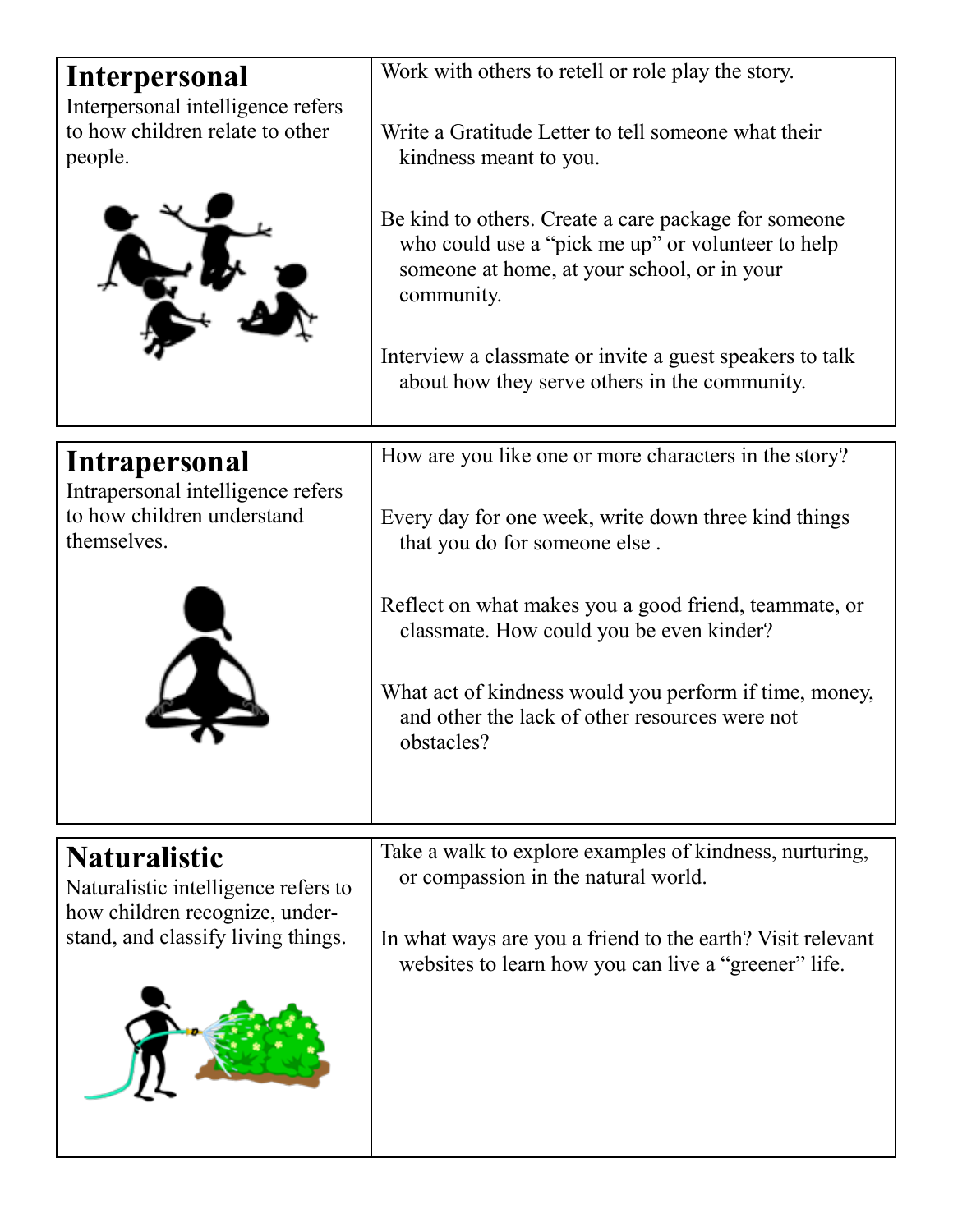### SECTION THREE

The world is a relatively safe place, but unpredictable things happen sometimes.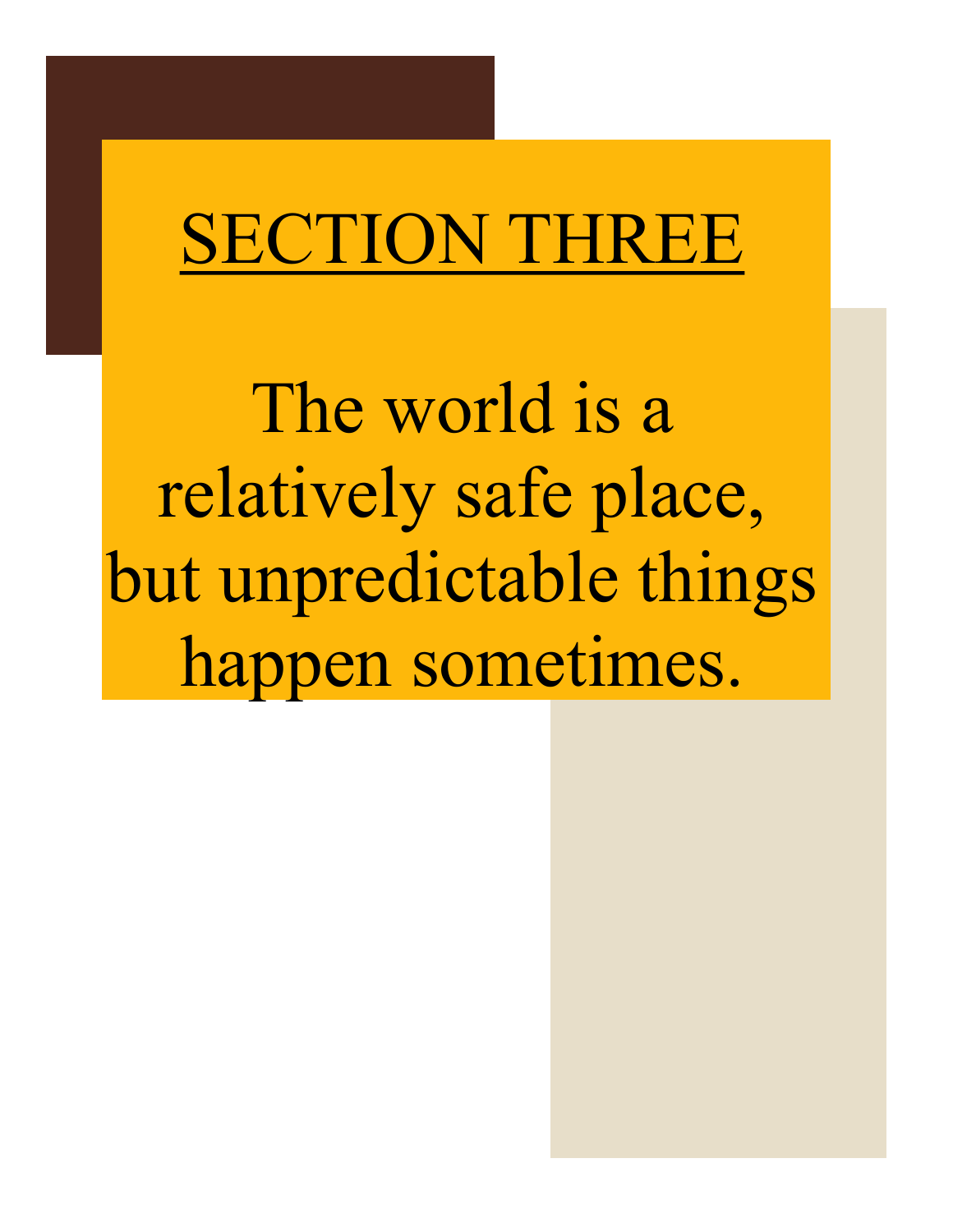| Linguistic<br>Linguistic intelligence refers to<br>how children use language to<br>express their thoughts and<br>feelings in words or writing.                             | Read or listen to books about characters who encounter<br>unpredictable events<br>A Fly Went By<br><b>Hush Little Baby</b><br><b>Wave</b><br><b>Knuffle Bunny</b><br>Retell the story using a puppet or retell it from a different<br>character's point of view.<br>Make a word cloud including synonyms for <i>predictable</i><br>safe in English and other languages.<br>List and discuss rules at home, school, or on the athletic<br>field. How do the rules keep you and others safe?<br>Read and discuss quotes about unexpected events. Which<br>quote best summarizes the message of the story and<br>why? |
|----------------------------------------------------------------------------------------------------------------------------------------------------------------------------|--------------------------------------------------------------------------------------------------------------------------------------------------------------------------------------------------------------------------------------------------------------------------------------------------------------------------------------------------------------------------------------------------------------------------------------------------------------------------------------------------------------------------------------------------------------------------------------------------------------------|
| Logical-mathematical<br>Logical-mathematical<br>intelligence refers to how<br>children use logic, numbers, and<br>reasoning to understand how<br>something works, detect a | Name something unpredictable that happened in the<br>story. How did the characters respond? What do you<br>think will happen next?<br>Do you notice any patterns in the book? What other<br>patterns can you find in the world around you (e.g.,                                                                                                                                                                                                                                                                                                                                                                   |
| pattern, or create something.                                                                                                                                              | calendars, schedule, lunch menu, or weather)?                                                                                                                                                                                                                                                                                                                                                                                                                                                                                                                                                                      |



Perform simple experiments (e.g., which objects float?) or follow simple recipes (e.g., peanut butter and jelly sandwich) to explore predictable/unpredictable results.

Make a schedule for the day, week, or month to highlight all of the predictable things that will happen and to record the unpredictable things that happen as well.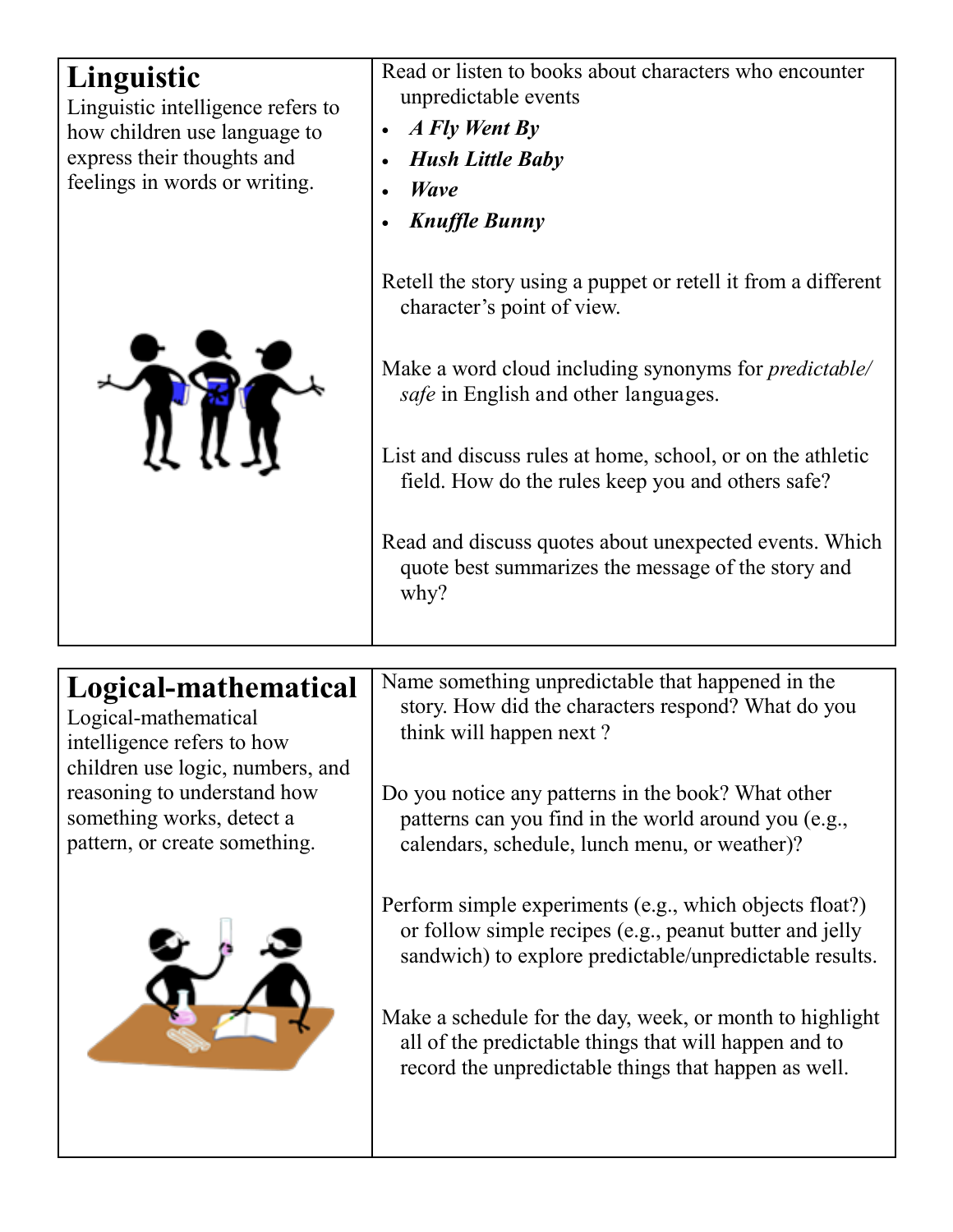| <b>Spatial</b><br>Spatial intelligence refers to how<br>children visualize and represent a<br>spatial world in their minds. | Draw a story character responding to an unexpected<br>event. Turn your artwork into a puzzle using the BU<br>Toy Library's puzzle maker die cut.<br>Use everyday items to create a sculpture symbolizing<br>safety or predictability.<br>Examine a book of visual illusions to explore and better<br>understand the unexpected.<br>Use a map of your home, neighborhood, school, town/ |
|-----------------------------------------------------------------------------------------------------------------------------|----------------------------------------------------------------------------------------------------------------------------------------------------------------------------------------------------------------------------------------------------------------------------------------------------------------------------------------------------------------------------------------|
| <b>Kinesthetic</b>                                                                                                          | Role play a scene from the book adding an element of                                                                                                                                                                                                                                                                                                                                   |
| Kinesthetic intelligence refers to                                                                                          | safety or predictability.                                                                                                                                                                                                                                                                                                                                                              |
| how children use their bodies to<br>make something, find a solution,                                                        | Learn sign language for <i>predictable</i> , <i>safe</i> , and other                                                                                                                                                                                                                                                                                                                   |
| or convey meaning.                                                                                                          | related words/phrases.                                                                                                                                                                                                                                                                                                                                                                 |
|                                                                                                                             | Practice yoga poses that symbolize safety or require a lot<br>of stability.                                                                                                                                                                                                                                                                                                            |
|                                                                                                                             | Make a list of rules at home, school, or the athletic field.<br>Play charades to see if you/others can guess correctly.                                                                                                                                                                                                                                                                |
|                                                                                                                             | Role play keeping yourself and others safe in unsafe or<br>unpredictable situations (e.g., Stop! Drop! Roll!)                                                                                                                                                                                                                                                                          |
| <b>Musical</b>                                                                                                              | Use instruments or sing songs about unpredictable events                                                                                                                                                                                                                                                                                                                               |
| Musical intelligence refers to<br>how children relate to, recognize,<br>and manipulate sounds and                           | (e.g., On Top of Spaghetti; We're Going on a Bear<br>Hunt; Five Little Ducks).                                                                                                                                                                                                                                                                                                         |
| music.                                                                                                                      | Sing a repetition and rhyming song or read repetition and<br>rhyming books that are oh-so-predictable.                                                                                                                                                                                                                                                                                 |
|                                                                                                                             | Use onomatopoeia or instruments to add sounds or music<br>to the story.                                                                                                                                                                                                                                                                                                                |